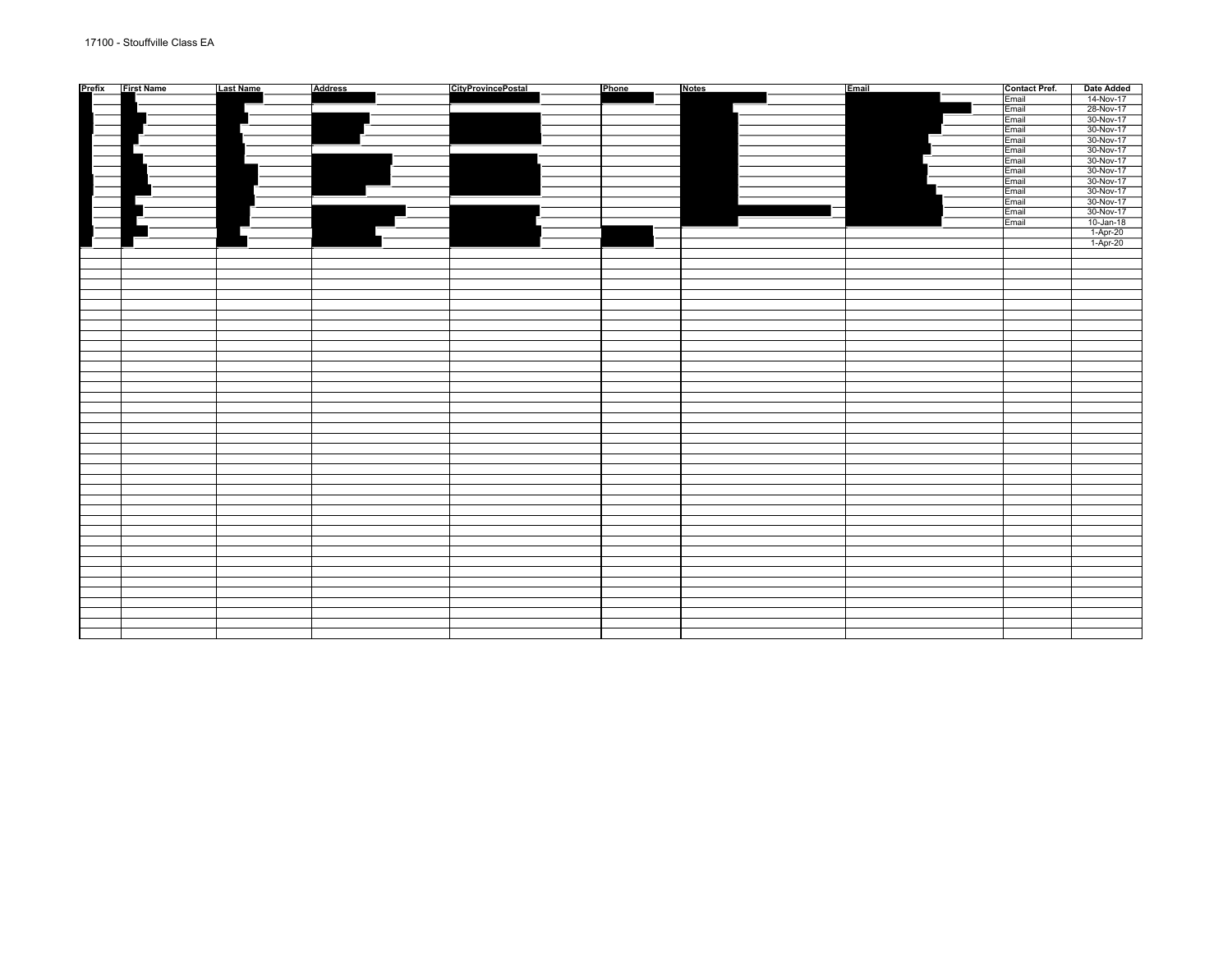| Organization                                                    |                | First Name Last Name | Email                                              | Website                                                                                               | <b>Special Notes</b>                                           | Source      | Edit                  | <b>Date Edited</b> |
|-----------------------------------------------------------------|----------------|----------------------|----------------------------------------------------|-------------------------------------------------------------------------------------------------------|----------------------------------------------------------------|-------------|-----------------------|--------------------|
| Student Transportation Planners for York Region                 |                |                      | keith.brown@ycdsb.ca                               |                                                                                                       |                                                                |             |                       |                    |
|                                                                 |                |                      | niall.smith@ycdsb.ca                               |                                                                                                       |                                                                | York Region |                       |                    |
| Toronto and Region Conservation Authority                       | Mary-Ann       | <b>Burns</b>         | maryann.burns@trca.ca                              |                                                                                                       |                                                                | York Region |                       |                    |
| Town & Country Animal Hospital                                  | Christine      | Laing                | tcahstouffville@rogers.com                         | ttp //stoufvillevet.com                                                                               |                                                                | <b>TMIG</b> | Added                 | 10-Nov-17          |
| Reesor's Market and Bakery                                      | Jay            | Reesor               | reesors.info@gmail.com                             | http //www reesors ca/                                                                                |                                                                | <b>TMIG</b> | Added                 | 10-Nov-17          |
| SmileVille Dental                                               |                | Daljeet              | info@smilevilledental.ca                           | /ttp //smilevilledental.ca                                                                            |                                                                | <b>TMIG</b> | Added                 | 10-Nov-17          |
| York Catholic District School Board                             | Elizabeth      | Crowe                | elizabeth.crowe@ycdsb.ca                           |                                                                                                       |                                                                | Swerhun     |                       |                    |
| York District Public School Board                               | Elizabeth      | Terrell-Tracey       | egws@yrdsb.ca                                      |                                                                                                       |                                                                | <b>TMIG</b> |                       |                    |
| <b>Ontario Provincial Police</b>                                |                |                      | opp.aurora.detachment@opp.ca                       |                                                                                                       |                                                                |             |                       |                    |
| Town of Whitchurch-Stouffville Fire Department                  | Linda          | Lipka                | wsfes@townofws.ca                                  |                                                                                                       |                                                                | York Region |                       |                    |
| York Region Emergency Medical Services                          | Susan          | Nood                 | paramedics@york.ca                                 |                                                                                                       |                                                                | York Region |                       |                    |
| York Region Police                                              |                |                      | info@yrp.ca                                        |                                                                                                       | Identified no interest in the previous Ballantrae EA           | <b>TMIG</b> |                       |                    |
| Ministry of the Environment, Conservation and Parks - Notice of |                |                      |                                                    |                                                                                                       |                                                                |             |                       |                    |
| Completion                                                      |                |                      | MEA.Notices.EAAB@ontario.ca                        |                                                                                                       |                                                                |             | <b>Edited Contact</b> | 01-Apr-20          |
| Alderville First Nation                                         | Dave           | Simpson              | consultation@alderville.ca                         |                                                                                                       |                                                                |             |                       |                    |
| <b>Beausoleil First Nation</b>                                  | Sue            | Copegog              | Icl@chimnissing.ca                                 | ittp://www.chimnissing.ca/lands.html                                                                  |                                                                |             |                       |                    |
| Curve Lake First Nation                                         | Kaitlin        | Hill                 | KaitlinH@curvelake.ca                              | /ttps://www.curvelakefirstnation.ca/services-departments/lands-rights-resources/consultation          |                                                                |             |                       |                    |
| Georgina Island First Nation                                    | Natasha        | Charles              | natasha.charles@georgnaisland.com                  | georginaisland.com                                                                                    |                                                                |             |                       |                    |
| Hiawatha First Nation                                           | Tom            | Cowie                | tcowie@hiawathafn.ca                               | http://www.hiawathafirstnation.com/services-departments/core-consultation-land-resources-development/ |                                                                |             |                       |                    |
| Huron-Wendat Nation                                             | Maxime         | Picard               | maxime.picard@cnhw.qc.cq                           |                                                                                                       |                                                                |             |                       |                    |
| Metis Nation of Ontario                                         | James          | Wagar                | jamesw@metisnation.org                             | ittp //www metisnation.org                                                                            |                                                                |             | Address updated       | 13-Nov-17          |
| New Credit First Nation                                         | Fawn           | Sault                | fawn.sault@newcreditfirstnation.com                |                                                                                                       |                                                                |             |                       |                    |
| Rama First Nation                                               | Dan            | Shilling             | dans@ramafirstnation.ca                            |                                                                                                       |                                                                |             |                       |                    |
| Rama First Nation                                               | <b>Sharday</b> | James                | shardayj@ramafirstnation.ca                        |                                                                                                       |                                                                |             |                       |                    |
| Scugog First Nation                                             | Dave           | Mowat<br>anuy        | dmowat@scugogfirstnation.com                       |                                                                                                       |                                                                |             |                       |                    |
| <b>Williams Treaties First Nations</b>                          | Karry          | بمكامة               | inquiries@williamstreatiesfirstnations.ca          |                                                                                                       |                                                                |             |                       |                    |
| Emerald Hills Golf & Country Club                               | José           | Marques              | jmarques@clublink.ca                               | ttp://emeraldhills.clublink.ca/                                                                       |                                                                | <b>TMIG</b> | Added                 | 10-Nov-17          |
| <b>Granite Golf Club</b>                                        | Murray         | <b>Blair</b>         | golf@granitegolfclub.ca                            | http //www granitegolfclub.ca/                                                                        |                                                                | <b>TMIG</b> | Added                 | 10-Nov-17          |
| Sleepy Hollow Golf & Country Club                               | <b>Brad</b>    | Dove                 | info@sleepyhollowgolf.on.ca                        | http //www sleepyhollowgolf.on.ca/                                                                    |                                                                | <b>TMIG</b> | Added                 | 10-Nov-17          |
| Spring Lakes Golf Club                                          | Jim            | Hargrave             | jim@springlakesgolf.com                            | https://www.springlakesgolf.com/                                                                      |                                                                | <b>TMIG</b> | Added                 | 10-Nov-17          |
| Days Inn - Stouffville                                          | Ruby           | Velji                | stouffvillesdaysinn@gmail.com                      |                                                                                                       |                                                                | <b>TMIG</b> | Added                 | 10-Nov-17          |
| Blackstock Leather Inc.                                         | Stephen        | Manchee              | info@blackstockleather.com                         | http //www blackstockleather com                                                                      |                                                                | <b>TMIG</b> | Added                 | 10-Nov-17          |
| Custom Gem Cutting Ltd.                                         | Rudi           | Wobito               | rudi@wobito.com                                    | ttps://wobito.com/                                                                                    |                                                                | <b>TMIG</b> | Added                 | 10-Nov-17          |
| The Pump House                                                  | <b>Brad</b>    | Hallam               | bradman@onestop-pumpshop.ca                        |                                                                                                       | Attended PIC - Address entered is home address                 |             | Added                 | 30-Nov-17          |
| Eastridge Evangelical Missionary Church                         | Eric           | Paszat               | epaszat@iewc.com                                   |                                                                                                       |                                                                | York Region | Added                 | 6-Nov-17           |
| Friends of the Greenbelt Foundation                             | Lorenzo        | Catuzza              | Yndolker@greenbelt.ca                              | ttp //www greenbelt.ca                                                                                |                                                                | Swerhun     |                       |                    |
| <b>Ontario Federation of Agriculture</b>                        |                |                      | york@ofa.on.ca                                     |                                                                                                       |                                                                | York Region |                       |                    |
| S.T.O.R.M. (Save The Oak Ridges Moraine)                        |                |                      | debbeday@rogers.com<br>carol@stouffvillechamber.ca |                                                                                                       |                                                                | York Region |                       |                    |
| Stouffville Chamber of Commerce                                 |                |                      | karen@stouffvillechamber.ca                        |                                                                                                       |                                                                | York Region |                       |                    |
| York Region Cycling Coalition                                   |                |                      | info@OnTheRoadWithRespect.ca                       |                                                                                                       | Lots of cycling trails in Ballantrae                           | Swerhun     |                       |                    |
| York Region Environmental Alliance                              | Gloria         | Marsh                | gloria@yrea.org                                    |                                                                                                       | No paper mailing (85 Dariole Drive Richmond Hill, ON L Swerhun |             |                       |                    |
|                                                                 |                |                      |                                                    | pttp //yrea.org                                                                                       |                                                                |             |                       |                    |
| <b>York Simcoe Naturalists</b>                                  |                |                      | yorksimcoenatureclub@gmail.com                     | http://www.ysnaturalists.com                                                                          |                                                                | Swerhun     |                       |                    |
| <b>Fairgate Homes</b>                                           | Tony           | Mauro                | sales@fairgatehomes.com                            | ttp //www.fairgatehomes.com/                                                                          |                                                                | <b>TMIG</b> | Added                 | 10-Nov-17          |
| Far Sight Homes                                                 | <b>Bob</b>     | Schickedanz          | bobs@farsight.ca                                   | http //farsight.ca                                                                                    |                                                                | <b>TMIG</b> | Added                 | 10-Nov-17          |
| Kaitlin Corporation                                             | Bill           | Daniell              | info@kaitlincorp.com                               | nttp //kaitlincorp com                                                                                |                                                                | <b>TMIG</b> | Added                 | 10-Nov-17          |
| <b>Cook Medical</b>                                             | Bill           | <b>Bobbie</b>        | sales.ops@cookmedical.com                          | ttps://www.cookmedical.com/                                                                           |                                                                | <b>TMIG</b> | Added                 | 10-Nov-17          |
| Teva Canada Limited                                             |                |                      | karen.brooker@tevacanada.com                       | ttps://www.tevacanada com                                                                             |                                                                | <b>TMIG</b> | Added                 | 10-Nov-17          |
| <b>Boston Pizza</b>                                             | Keith          | Acton                | actonk@bostonpizza.com                             |                                                                                                       |                                                                | <b>TMIG</b> | Added                 | 10-Nov-17          |
| Stakeout Dining Room & Lounge                                   | Roger          | Vieira               | info@stakeoutdining.com                            | http //www stakeoutdining.com/                                                                        |                                                                | <b>TMIG</b> | Added                 | 10-Nov-17          |
| Symposium Cafe Restaurant & Lounge                              | Ismael         | Jimenez              | stouffvillesymposium@gmail.com                     |                                                                                                       |                                                                | TMIG        | Added                 | 10-Nov-17          |
| The Coach House Pub                                             | Bill           | Perrie               | bperrie@rogers.com                                 |                                                                                                       |                                                                | <b>TMIG</b> | Added                 | 10-Nov-17          |
| The Tipsy Cow                                                   | Aravinthan     | Appappillai          | aravina10@icloud.com                               |                                                                                                       |                                                                | TMIG        | Added                 | 10-Nov-17          |
| <b>Bloomington Cove</b>                                         | Phillipa       | Welch                | philippa.welch@siennaliving.ca                     | http //siennaliving.ca/Long-Term-Care/Locations/Bloomington-Cove.aspx                                 |                                                                | <b>TMIG</b> | Added                 | 10-Nov-17          |
| <b>Buckingham Manor</b>                                         | Michelle       | Hanson               | gm@buckinghammanor.ca                              | http //buckinghammanor.ca/                                                                            |                                                                | TMIG        | Added                 | 10-Nov-17          |
| Eastern Gate Village Inc.                                       | Ron            | Warder               | rwarder.easterngate@rogers.com                     | http //www easterngatevillage.com                                                                     |                                                                | <b>TMIG</b> | Added                 | 10-Nov-17          |
| Parkview Home                                                   | Karen          | Mason                | admin@parkviewvillage.ca                           | http //www parkviewhome.ca/                                                                           |                                                                | TMIG        | Added                 | 10-Nov-17          |
| <b>Bell Canada</b>                                              |                |                      | bell.moc@netricom.com                              |                                                                                                       |                                                                |             |                       |                    |
| Enbridge Gas Distribution                                       |                |                      | mark-ups@enbridge.com                              |                                                                                                       |                                                                | TMIG        |                       |                    |
| Hydro One                                                       |                |                      | tpumarkup@hydroone.com                             |                                                                                                       |                                                                | <b>TMIG</b> |                       |                    |
| Rogers Communications                                           |                |                      | yorkcirculations@rci.rogers.com                    |                                                                                                       | Identified no interest in the previous Ballantrae EA           | <b>TMIG</b> |                       |                    |
| TransCanada Pipelines                                           | Darlene        | Presley              | darlene@lehmanplan.ca                              |                                                                                                       |                                                                |             |                       |                    |
| Applewood Farm Winery                                           | Matt           | Passafiume           | info@applewoodfarmwinery.com                       | http //www applewoodfarmwinery.com/                                                                   |                                                                | <b>TMIG</b> | Added                 | 10-Nov-17          |
|                                                                 |                |                      |                                                    |                                                                                                       |                                                                |             |                       |                    |